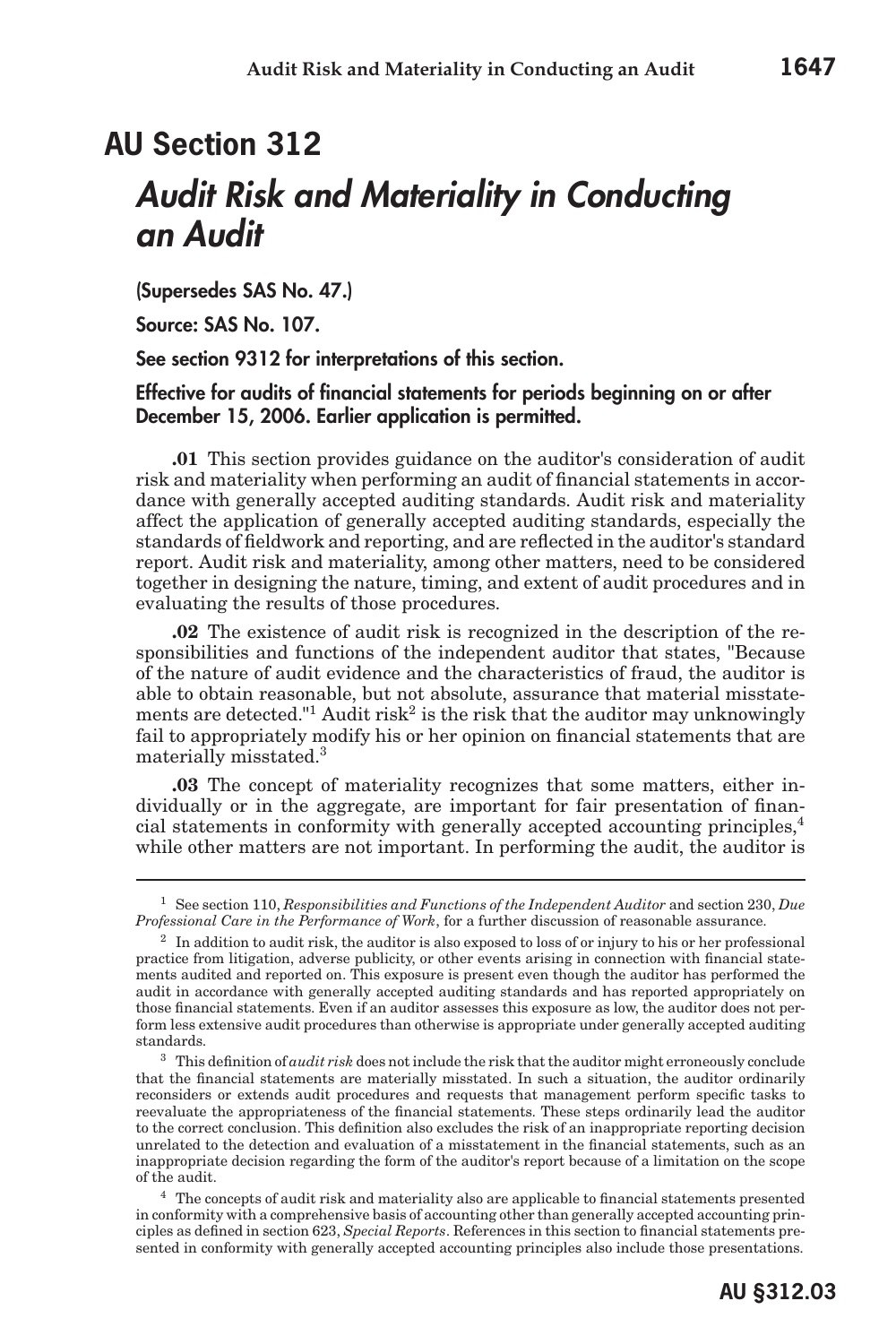concerned with matters that, either individually or in the aggregate, could be material to the financial statements. The auditor's responsibility is to plan and perform the audit to obtain reasonable assurance that material misstatements, whether caused by errors or fraud, are detected.

# Materiality in the Context of an Audit

**.04** The auditor's consideration of materiality is a matter of professional judgment and is influenced by the auditor's perception of the needs of users of financial statements. The perceived needs of users are recognized in the discussion of materiality in Financial Accounting Standards Board (FASB) Statement of Financial Accounting Concepts No. 2, *Qualitative Characteristics of Accounting Information*, which defines *materiality* as "the magnitude of an omission or misstatement of accounting information that, in the light of surrounding circumstances, makes it probable that the judgment of a reasonable person relying on the information would have been changed or influenced by the omission or misstatement." That discussion recognizes that materiality judgments are made in light of surrounding circumstances and necessarily involve both quantitative and qualitative considerations.<sup>5</sup>

#### Users

**.05** In an audit of financial statements, the auditor's judgment as to matters that are material to users of financial statements is based on consideration of the needs of users as a group; the auditor does not consider the possible effect of misstatements on specific individual users, whose needs may vary widely.<sup>6</sup>

**.06** The evaluation of whether a misstatement could influence economic decisions of users, and therefore be material, involves consideration of the characteristics of those users. Users are assumed to:

- Have an appropriate knowledge of business and economic activities and accounting and a willingness to study the information in the financial statements with an appropriate diligence;
- *b.* Understand that financial statements are prepared and audited to levels of materiality;
- *c.* Recognize the uncertainties inherent in the measurement of amounts based on the use of estimates, judgment, and the consideration of future events; and
- *d.* Make appropriate economic decisions on the basis of the information in the financial statements.

The determination of materiality, therefore, takes into account how users with such characteristics could reasonably be expected to be influenced in making economic decisions.

# Nature and Causes of Misstatements

**.07** The representation in the auditor's standard report regarding fair presentation, in all material respects, in conformity with generally accepted accounting principles indicates the auditor's belief that the financial statements,

<sup>5</sup> See paragraphs .59 and .60 for further guidance regarding qualitative considerations in evaluating audit findings.

<sup>6</sup> When determining materiality in audits of financial statements or other historical financial information prepared for a special purpose, the auditor considers the needs of specific users in the context of the objective of the engagement.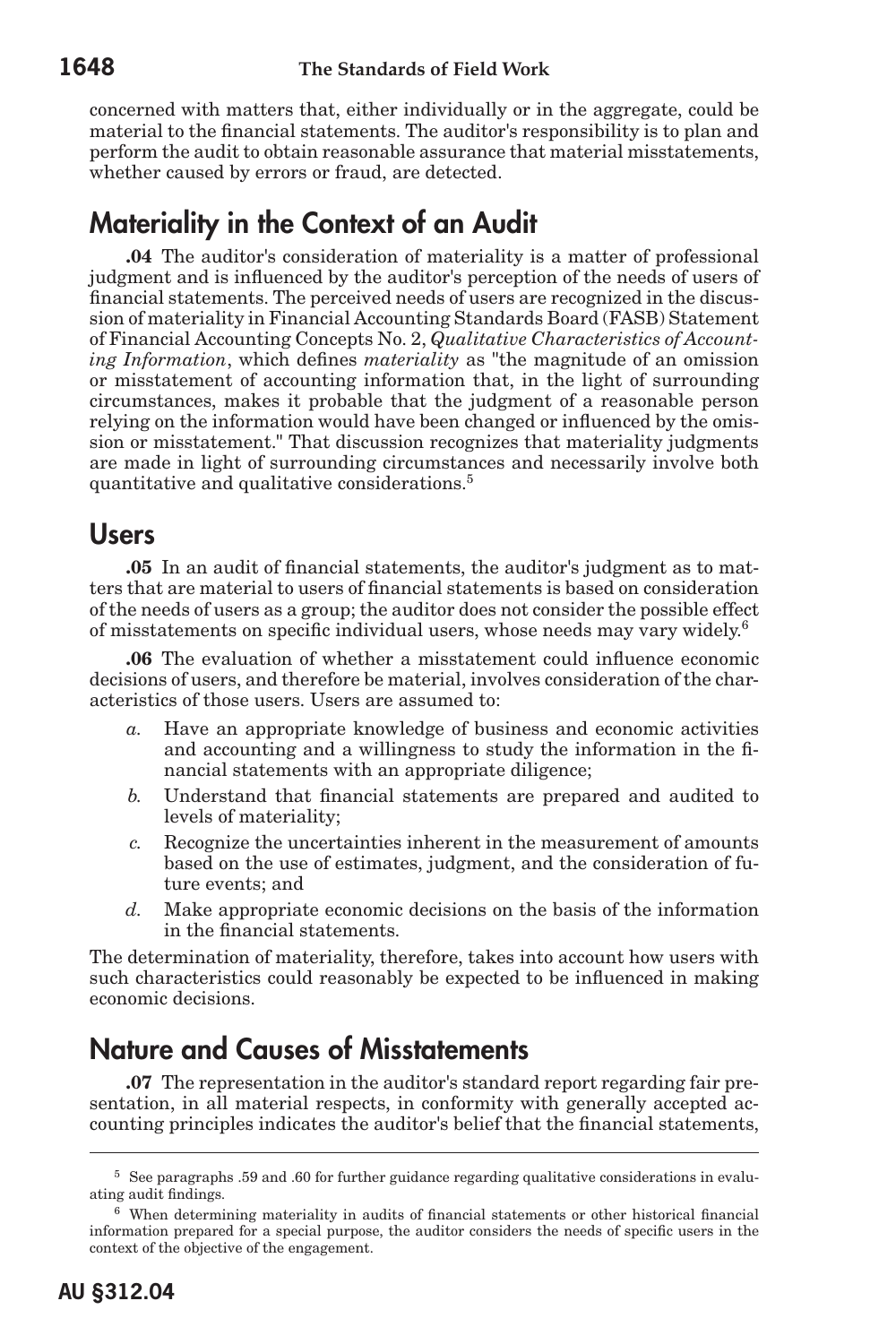taken as a whole, are not materially misstated. Misstatements can result from errors or fraud<sup>7</sup> and may consist of any of the following:

- *a.* An inaccuracy in gathering or processing data from which financial statements are prepared
- *b.* A difference between the amount, classification, or presentation of a reported financial statement element, account, or item and the amount, classification, or presentation that would have been reported under generally accepted accounting principles
- *c.* The omission of a financial statement element, account, or item
- *d.* A financial statement disclosure that is not presented in conformity with generally accepted accounting principles
- *e.* The omission of information required to be disclosed in conformity with generally accepted accounting principles
- *f.* An incorrect accounting estimate arising, for example, from an oversight or misinterpretation of facts; and
- *g.* Management's judgments concerning an accounting estimate or the selection or application of accounting policies that the auditor may consider unreasonable or inappropriate.

**.08** Misstatements may be of two types: known and likely, defined as follows:

- *a. Known misstatements.* These are specific misstatements identified during the audit arising from the incorrect selection or misapplication of accounting principles or misstatements of facts identified, including, for example, those arising from mistakes in gathering or processing data and the overlooking or misinterpretation of facts.
- *b. Likely misstatements.* These are misstatements that:
	- *i.* Arise from differences between management's and the auditor's judgments concerning accounting estimates that the auditor considers unreasonable or inappropriate (for example, because an estimate included in the financial statements by management is outside of the range of reasonable outcomes the auditor has determined).
	- *ii.* The auditor considers likely to exist based on an extrapolation from audit evidence obtained (for example, the amount obtained by projecting known misstatements identified in an audit sample<sup>8</sup> to the entire population from which the sample was drawn).

**.09** The term *errors* refers to unintentional misstatements of amounts or disclosures in financial statements. The term *fraud* refers to an intentional act by one or more individuals among management, those charged with governance, employees, or third parties, involving the use of deception to obtain an unjust or illegal advantage. Two types of misstatements resulting from fraud are relevant to the auditor's consideration in a financial statement audit: misstatements arising from fraudulent financial reporting and misstatements arising

<sup>7</sup> The auditor's consideration of illegal acts and responsibility for detecting misstatements resulting from illegal acts are defined in section 317, *Illegal Acts by Clients*. For those illegal acts that are defined in that section as having a direct and material effect on the determination of financial statement amounts, the auditor's responsibility to detect misstatements resulting from such illegal acts is the same as that for errors or fraud.

<sup>8</sup> Audit sample includes statistical and nonstatistical sample. See section 350, *Audit Sampling*.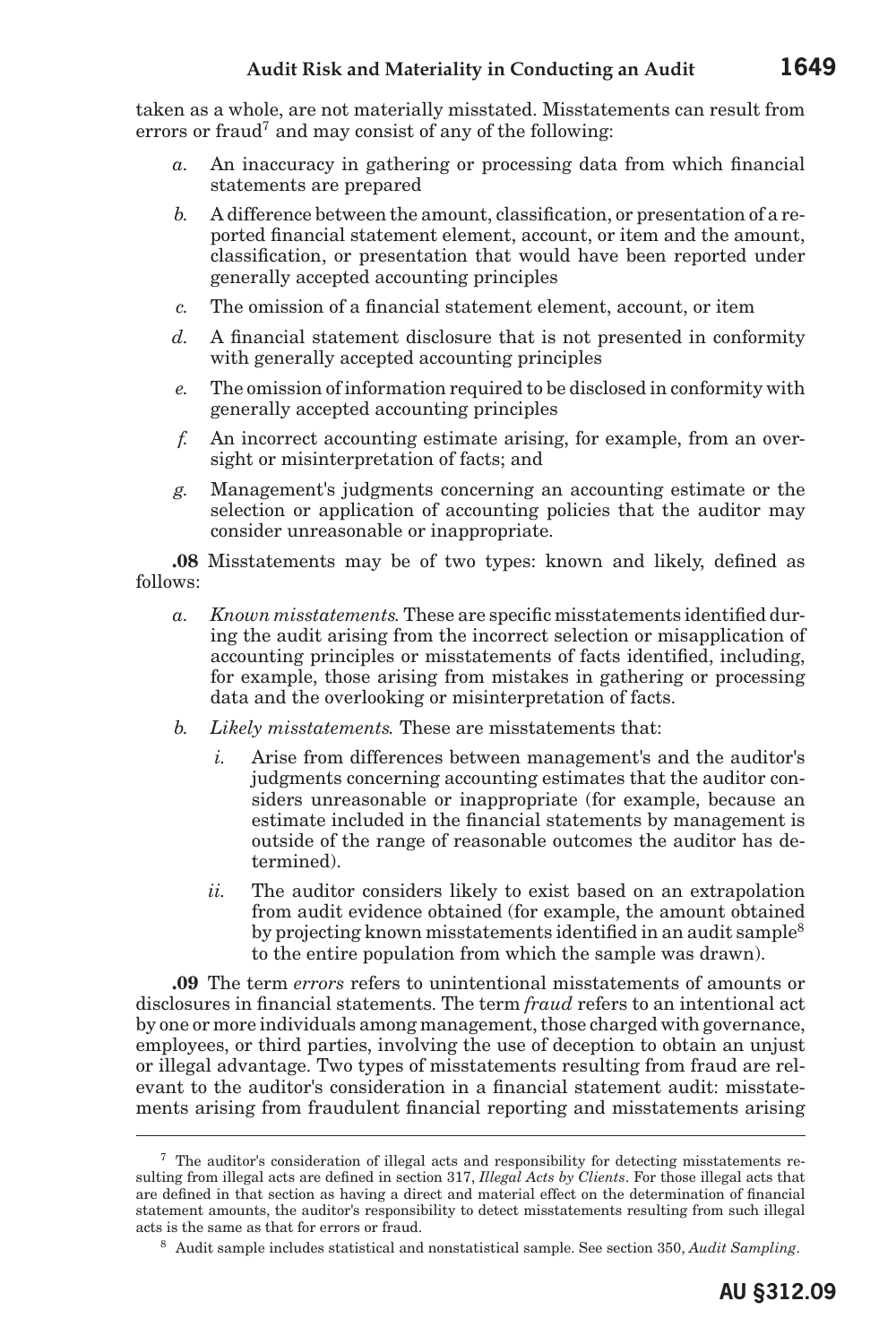from misappropriation of assets. These two types of misstatements are further described in section 316, *Consideration of Fraud in a Financial Statement Audit*.

**.10** Although the auditor has no responsibility to plan and perform the audit to detect immaterial misstatements, there is a distinction in the auditor's response to detected misstatements depending on whether those misstatements are caused by error or fraud. When the auditor encounters evidence of potential fraud, regardless of its materiality, the auditor should consider the implications for the integrity of management or employees and the possible effect on other aspects of the audit.

## Considerations at the Financial Statement Level

**.11** The auditor must consider audit risk and must determine a materiality level for the financial statements taken as a whole for the purpose of:

- *a.* Determining the extent and nature of risk assessment procedures
- *b.* Identifying and assessing the risks of material misstatement
- *c.* Determining the nature, timing, and extent of further audit procedures
- *d.* Evaluating whether the financial statements taken as a whole are presented fairly, in all material respects, in conformity with generally accepted accounting principles

**.12** Audit risk is a function of the risk that the financial statements prepared by management are materially misstated and the risk that the auditor will not detect such material misstatement. The auditor should consider audit risk in relation to the relevant assertions related to individual account balances, classes of transactions, and disclosures and at the overall financial statement level. The auditor should perform risk assessment procedures to assess the risks of material misstatement both at the financial statement and the relevant assertion levels.<sup>9</sup> The auditor may reduce audit risk by determining overall responses and designing the nature, timing, and extent of further audit procedures based on those assessments.<sup>10</sup>

**.13** The auditor should perform the audit to reduce audit risk to a low level that is, in the auditor's professional judgment, appropriate for expressing an opinion on the financial statements. As discussed in paragraph .20, audit risk may be assessed in quantitative or nonquantitative terms.

**.14** The considerations of audit risk and materiality are affected by the size and complexity of the entity and the auditor's experience with and knowledge of the entity and its environment, including its internal control. As discussed in paragraphs .17 through .26, certain entity-related factors also affect the nature, timing, and extent of further audit procedures with respect to relevant assertions related to specific account balances, classes of transactions, and disclosures.

**.15** In considering audit risk at the overall financial statement level, the auditor should consider risks of material misstatement that relate pervasively to the financial statements taken as a whole and potentially affect many relevant assertions. Risks of this nature often relate to the entity's control environment and are not necessarily identifiable with specific relevant assertions at

<sup>9</sup> See paragraph .102 of section 314, *Understanding the Entity and Its Environment and Assessing the Risks of Material Misstatement*. See also paragraphs .14 through .19 of section 326, *Audit Evidence*, for discussion and guidance on the use of assertions in obtaining audit evidence.

<sup>10</sup> See section 318, *Performing Audit Procedures in Response to Assessed Risks and Evaluating the Audit Evidence Obtained*.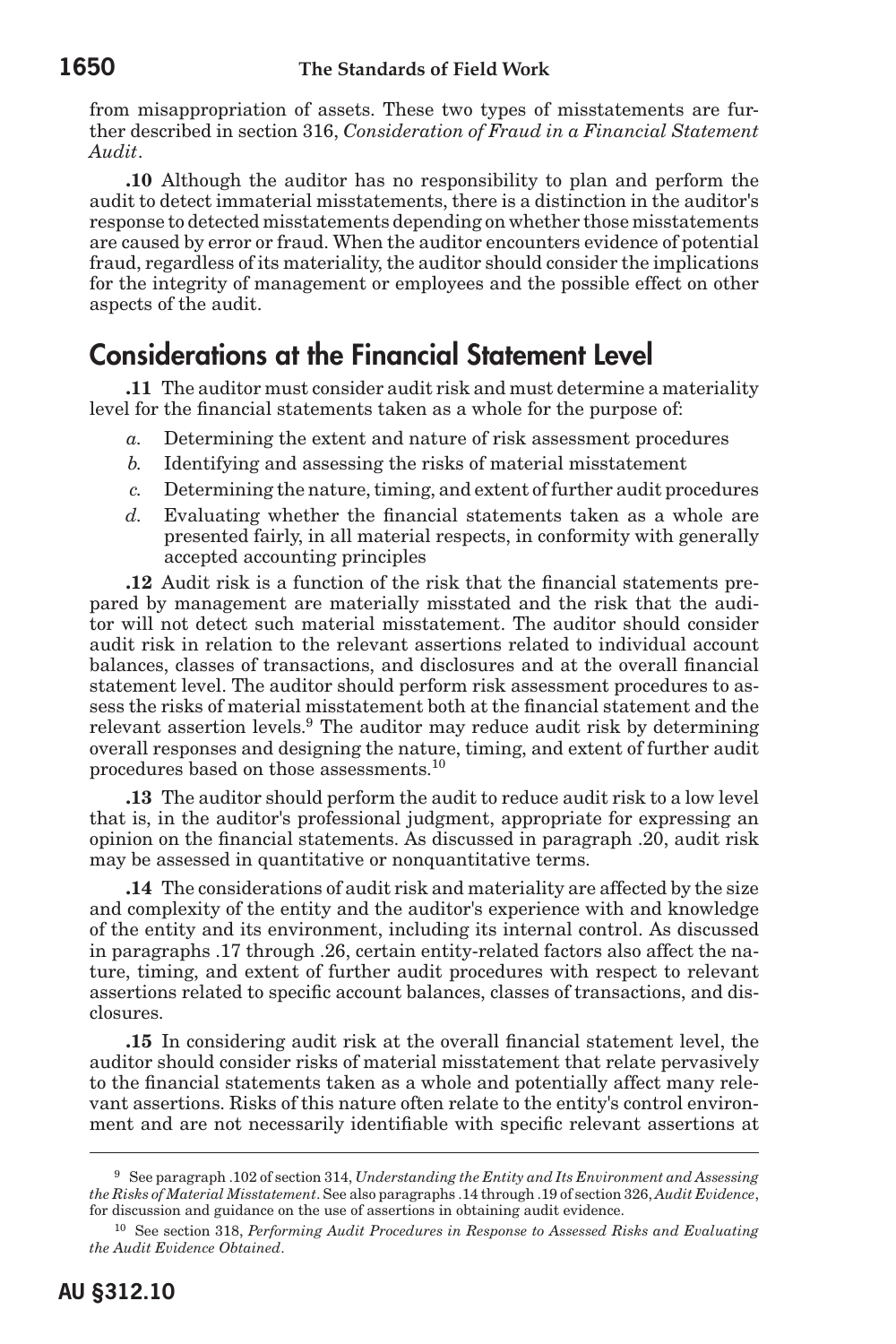the class of transactions, account balance, or disclosure level. Such risks may be especially relevant to the auditor's consideration of the risks of material misstatement arising from fraud, for example, through management override of internal control. In developing responses to the risks of material misstatement at the overall financial statement level, the auditor should consider such matters as the knowledge, skill, and ability of personnel assigned significant engagement responsibilities; whether certain aspects of the engagement need the involvement of a specialist; and the appropriate level of supervision of assistants.

**.16** In an audit of an entity with operations in multiple locations or with multiple components, the auditor should consider the extent to which audit procedures should be performed at selected locations or components. The factors an auditor should consider regarding the selection of a particular location or component include (*a*) the nature and amount of assets and transactions executed at the location or component; (*b*) the degree of centralization of records or information processing; (*c*) the effectiveness of the control environment, particularly with respect to management's direct control over the exercise of authority delegated to others and its ability to effectively supervise activities at the location or component; (*d*) the frequency, timing, and scope of monitoring activities by the entity or others at the location or component; (*e*) judgments about materiality of the location or component; and (*f*) risks associated with the location, such as political or economic instability.

#### Considerations at the Individual Account Balance, Class of Transactions, or Disclosure Level

**.17** There is an inverse relationship between audit risk and materiality considerations. For example, the risk that relevant assertions related to a particular account balance, class of transactions, or disclosure could be misstated by an extremely large amount might be very low, but the risk that it could be misstated by an extremely small amount might be very high. Holding other considerations equal, either a decrease in the level of audit risk that the auditor judges to be appropriate in an account balance, class of transactions, or disclosure or a decrease in the amount of misstatements in the balance, class, or disclosure that the auditor believes could be material would require the auditor to do one or more of the following: (*a*) perform more effective audit procedures, (*b*) perform audit procedures closer to year end, or (*c*) increase the extent of particular audit procedures.

**.18** In determining the nature, timing, and extent of audit procedures to be applied to a specific account balance, class of transactions, or disclosure, the auditor should design audit procedures to obtain reasonable assurance of detecting misstatements that the auditor believes, based on the judgment about materiality, could be material, when aggregated with misstatements in other balances, classes, or disclosures, to the financial statements taken as a whole. Auditors use various methods to design audit procedures to detect such misstatements.

**.19** The auditor should consider audit risk at the individual account balance, class of transactions, or disclosure level because such consideration directly assists in determining the nature, timing, and extent of further audit procedures for the relevant assertions related to balances, classes, or disclosures. For example, the auditor should consider the risk of understatement as well as overstatement at the relevant assertion level such as when a liability may be understated (completeness) or when inventory may be overstated as a result of obsolescence (valuation). The auditor should seek to reduce audit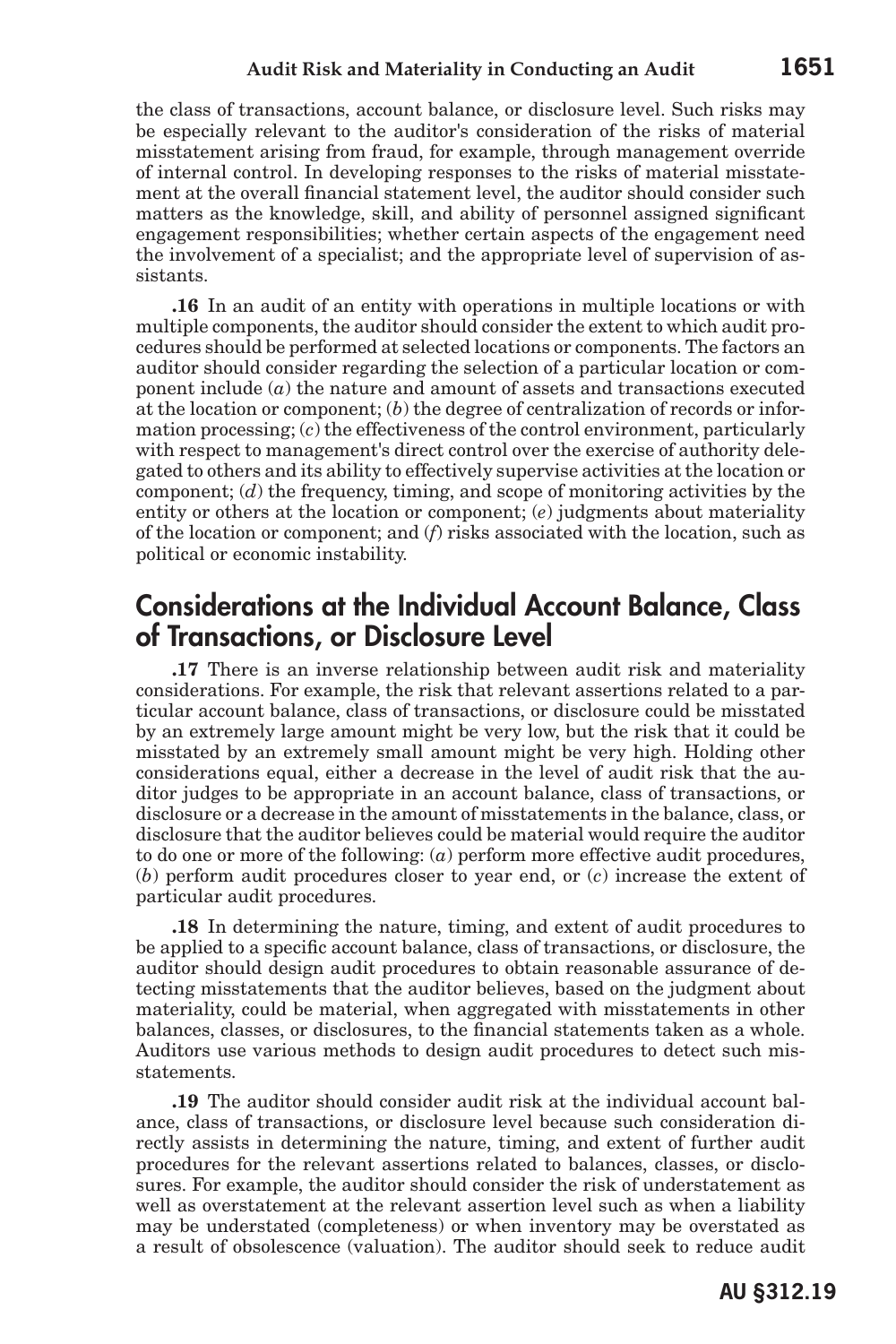risk at the individual balance, class, or disclosure level in such a way that will enable the auditor, at the completion of the audit, to express an opinion on the financial statements taken as a whole at an appropriately low level of audit risk. Auditors use various approaches to accomplish that objective.

**.20** At the account balance, class of transactions, relevant assertion, or disclosure level, audit risk (AR) consists of (*a*) the risk (consisting of inherent risk and control risk) that the relevant assertions related to balances, classes, or disclosures contain misstatements (whether caused by error or fraud) that could be material to the financial statements when aggregated with misstatements in other relevant assertions related to balances, classes, or disclosures and (*b*) the risk (detection risk) that the auditor will not detect such misstatements. These components of audit risk may be assessed in quantitative terms, such as percentages, or in nonquantitative terms such as *high*, *medium*, or *low* risk. The way the auditor should consider these component risks and combines them involves professional judgment and depends on the auditor's approach or methodology.

**.21** The risk that the relevant assertions related to account balances, classes of transactions, or disclosures are misstated consists of the following two components:

- *Inherent risk* (IR) is the susceptibility of a relevant assertion to a misstatement that could be material, either individually or when aggregated with other misstatements, assuming that there are no related controls. The risk of such misstatement is greater for some assertions and related account balances, classes of transactions, and disclosures than for others. For example, complex calculations are more likely to be misstated than simple calculations. Cash is more susceptible to theft than an inventory of coal. Accounts consisting of amounts derived from accounting estimates that are subject to significant measurement uncertainty pose greater risks than do accounts consisting of relatively routine, factual data. External circumstances giving rise to business risks11 also influence inherent risk. For example, technological developments might make a particular product obsolete, thereby causing inventory to be more susceptible to overstatement. In addition to those circumstances that are peculiar to a specific relevant assertion, factors in the entity and its environment that relate to several or all of the classes of transaction, account balances, or disclosures may influence the inherent risk related to a specific relevant assertion. These latter factors include, for example, a lack of sufficient working capital to continue operations or a declining industry characterized by a large number of business failures.
- *Control risk* (CR) is the risk that a misstatement that could occur in a relevant assertion and that could be material, either individually or when aggregated with other misstatements, will not be prevented or detected on a timely basis by the entity's internal control. That risk is a function of the effectiveness of the design and operation of internal control in achieving the entity's objectives relevant to preparation of the entity's financial statements. Some control risk will always exist because of the inherent limitations of internal control.

**.22** Inherent risk and control risk are the entity's risks, that is, they exist independently of the audit of financial statements. This section and other

<sup>11</sup> See section 314, paragraphs .29 through .33.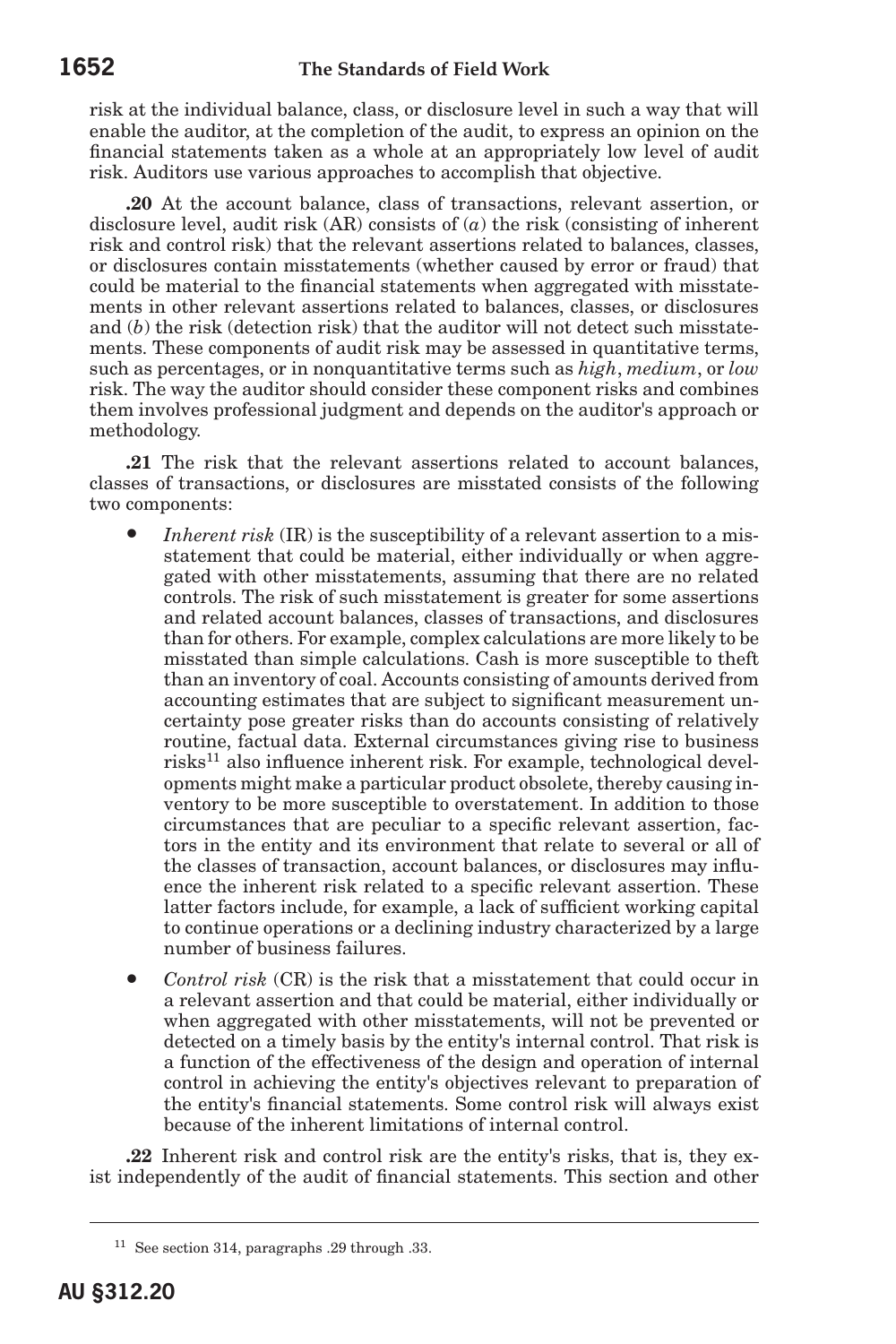sections describe the risk of material misstatement (RMM) as the auditor's combined assessment of inherent risk and control risk; however, the auditor may make separate assessments of inherent risk and control risk. Furthermore, auditors may implement the concepts surrounding the assessment of inherent and control risks and responding to the risk of material misstatement in different ways as long as they achieve the same result.

**.23** The auditor should assess the risk of material misstatement at the relevant assertion level as a basis for further audit procedures. Although that assessment is a judgment rather than a precise measurement of risk, the auditor should have an appropriate basis for that assessment. This basis may be obtained through the risk assessment procedures performed to obtain an understanding of the entity and its environment, including its internal control, and through the performance of suitable tests of controls to obtain audit evidence about the operating effectiveness of controls, where appropriate.

**.24** *Detection risk* (DR) is the risk that the auditor will not detect a misstatement that exists in a relevant assertion that could be material, either individually or when aggregated with other misstatements. Detection risk is a function of the effectiveness of an audit procedure and of its application by the auditor. Detection risk cannot be reduced to zero because the auditor does not examine 100 percent of an account balance or a class of transactions and because of other factors. Such other factors include the possibility that an auditor might select an inappropriate audit procedure, misapply an appropriate audit procedure, or misinterpret the audit results. These other factors might be addressed through adequate planning, proper assignment of personnel to the engagement team, the application of professional skepticism, supervision and review of the audit work performed, and supervision and conduct of a firm's audit practice in accordance with appropriate quality control standards. Detection risk can be disaggregated into additional components of tests of details risk (TD) and substantive analytical procedures risk (AP).

**.25** Detection risk relates to the substantive audit procedures and is managed by the auditor's response to risk of material misstatement. For a given level of audit risk, detection risk should bear an inverse relationship to the risk of material misstatement at the relevant assertion level. The greater the risk of material misstatement, the less the detection risk that can be accepted by the auditor. Conversely, the lower the risk of material misstatement, the greater the detection risk that can be accepted by the auditor. However, the auditor should perform substantive procedures for all relevant assertions related to material classes of transactions, account balances, and disclosures.

**.26** The model,  $AR = RMM \times DR$ ,<sup>12</sup> expresses the general relationship of audit risk and the risks associated with the auditor's assessments of risk of material misstatement (inherent and control risks); of the risk that substantive tests of details and substantive analytical procedures would fail to detect a material misstatement that could occur in a relevant assertion, given that such misstatements occur and are not detected by the entity's controls; and of the allowable risk that material error will not be detected by the test of details, given that a material misstatement might occur in a relevant assertion and not be detected by internal control or substantive analytical procedures and other relevant substantive procedures. The model is not intended to be a mathematical formula including all factors that may influence the assessment of audit

<sup>&</sup>lt;sup>12</sup> Risk of material misstatement (RMM) is the product of inherent risk (IR) and control risk (CR); and detection risk (DR) is the product of test of details risk (TD) and substantive analytical procedures risk (AP).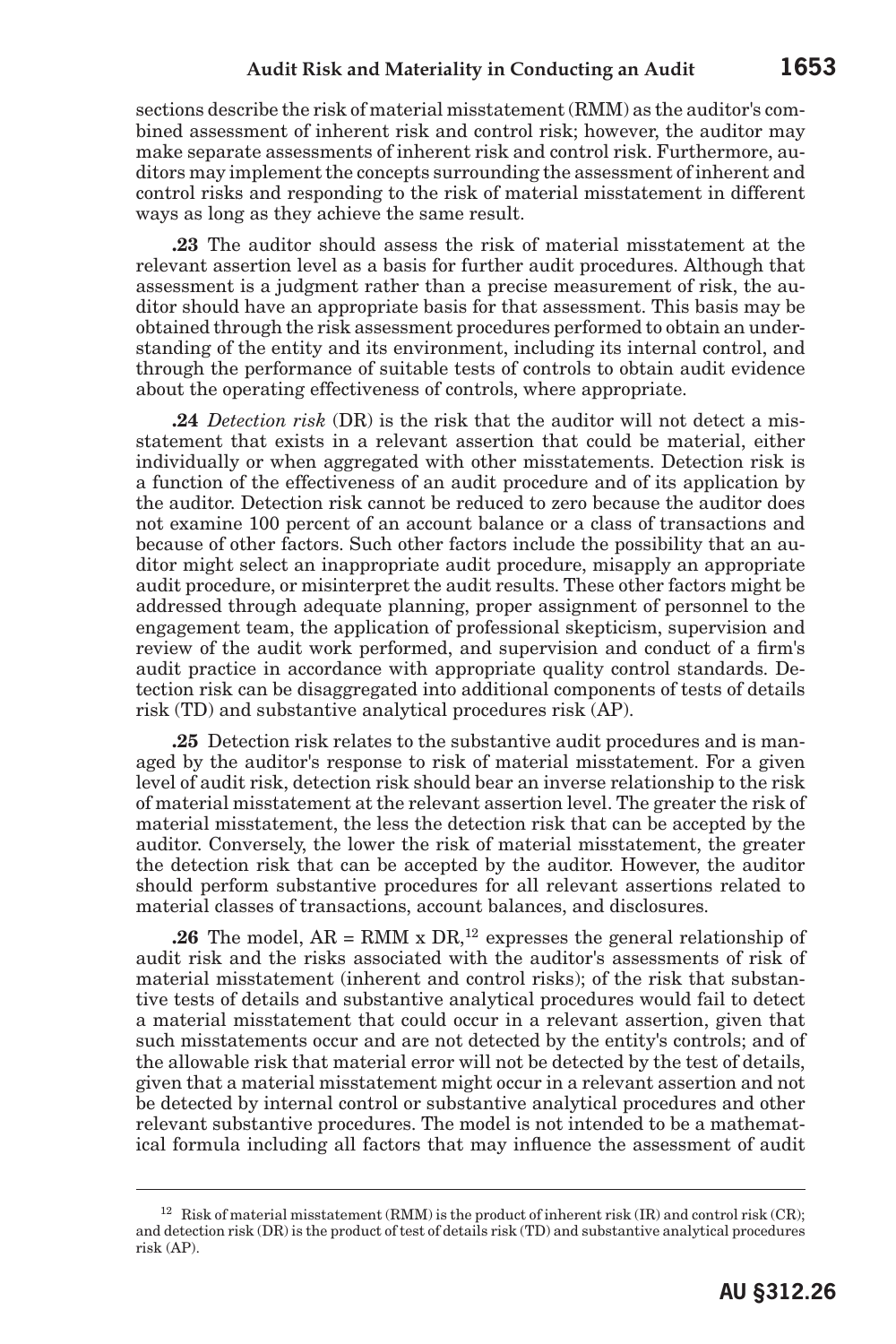risk; however, some auditors find such a model to be useful when planning appropriate risk levels for audit procedures to reduce the auditor's desired audit risk to an appropriate low level.<sup>13</sup>

## Determining Materiality for the Financial Statements Taken as a Whole When Planning the Audit

**.27** The auditor should determine a materiality level for the financial statements taken as a whole when establishing the overall audit strategy for the audit (see section 311, *Planning and Supervision*). Determining a materiality level for the financial statements taken as a whole helps guide the auditor's judgments in identifying and assessing the risks of material misstatements and in planning the nature, timing, and extent of further audit procedures. This materiality level does not, however, establish a threshold below which identified misstatements are always considered to be immaterial when evaluating those misstatements and their effect on the financial statements and the auditor's report thereon. As discussed in paragraph .60, the circumstances related to some identified misstatements may cause the auditor to evaluate them as material even if they are below the materiality level determined when establishing the overall audit strategy.

**.28** The determination of what is material to the users is a matter of professional judgment. The auditor often may apply a percentage to a chosen benchmark as a step in determining materiality for the financial statements taken as a whole. When identifying an appropriate benchmark, the auditor may consider factors such as:

- The elements of the financial statements (for example, assets, liabilities, equity, income, and expenses) and the financial statement measures defined in generally accepted accounting principles (for example, financial position, financial performance, and cash flows), or other specific requirements.
- Whether there are financial statement items on which, for the particular entity, users' attention tends to be focused (for example, for the purpose of evaluating financial performance).
- The nature of the entity and the industry in which it operates.
- The size of the entity, nature of its ownership, and the way it is financed.

Examples of benchmarks that might be appropriate, depending on the nature and circumstances of the entity, include total revenues, gross profit, and other categories of reported income, such as profit before tax from continuing operations. Profit before tax from continuing operations may be a suitable benchmark for profit-oriented entities but may not be an appropriate benchmark for the determination of materiality when, for example, the entity's earnings are volatile, when the entity is a not-for-profit entity, or when it is an owner-managed business where the owner takes much of the pretax income out of the business in the form of remuneration. For asset-based entities (for example, an investment fund) an appropriate benchmark might be net assets. Other entities (for example, banks and insurance companies) might use other benchmarks.

**.29** When determining materiality, the auditor should consider prior periods' financial results and financial positions, the period-to-date financial results

<sup>13</sup> Table 2 in the Appendix [paragraph .48] of section 350, *Audit Sampling*, illustrates how this application of the model might work when applying sampling.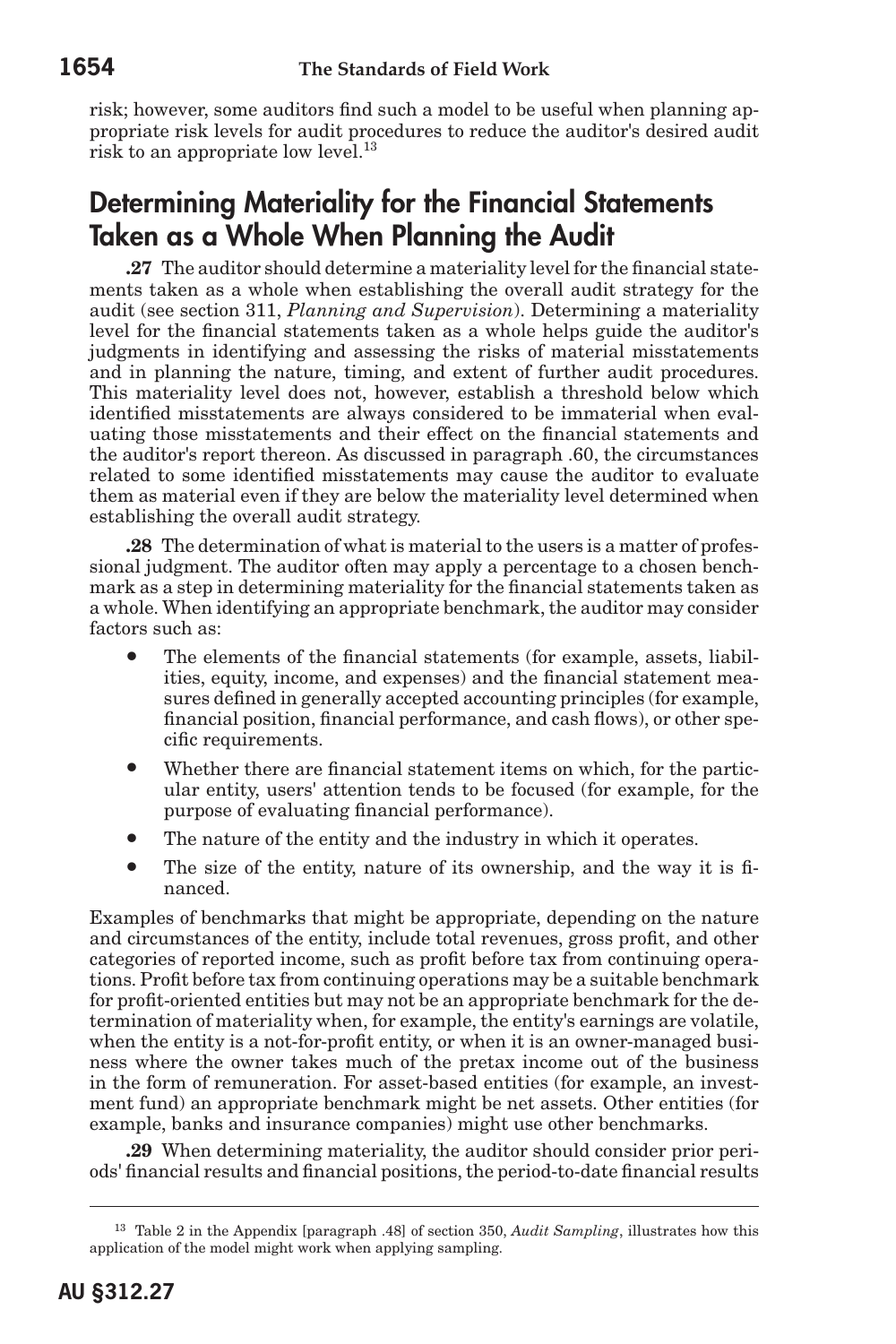and financial position, and budgets or forecasts for the current period, taking account of significant changes in the entity's circumstances (for example, a significant business acquisition) and relevant changes of conditions in the economy as a whole or the industry in which the entity operates. For example, when the auditor usually determines materiality for a particular entity based on a percentage of profit, circumstances that give rise to an exceptional decrease or increase in profit may lead the auditor to conclude that materiality is more appropriately determined using a normalized profit figure based on past results.

**.30** Once materiality is established, the auditor should consider materiality when planning and evaluating the same way regardless of the inherent business characteristics of the entity being audited. Materiality is determined based on the auditor's understanding of the user needs and expectations. User expectations may differ based on the degree of inherent uncertainty associated with the measurement of particular items in the financial statements, among other considerations. For example, the fact that the financial statements include very large provisions with a high degree of estimation uncertainty (for example, provisions for insurance claims in the case of an insurance company, oil rig decommissioning costs in the case of an oil company, or, more generally, legal claims against an entity) may influence the user's assessment of materiality. However, for audit purposes, this factor does not cause the auditor to follow different procedures for planning or evaluating misstatements than those outlined for other entities.

## Materiality for Particular Items of Lesser Amounts Than the Materiality Level Determined for the Financial Statements Taken as a Whole

**.31** When establishing the overall strategy for the audit, the auditor should consider whether, in the specific circumstances of the entity, misstatements of particular items of lesser amounts than the materiality level determined for the financial statements taken as a whole, if any, could, in the auditor's judgment, reasonably be expected to influence economic decisions of users taken on the basis of the financial statements. Any such amounts determined represent lower materiality levels to be considered in relation to the particular items in the financial statements.

**.32** In making this judgment, the auditor should consider factors such as the following:

- Whether accounting standards, laws, or regulations affect users' expectations regarding the measurement or disclosure of certain items (for example, related party transactions and the remuneration of management and those charged with governance)
- The key disclosures in relation to the industry and the environment in which the entity operates (for example, research and development costs for a pharmaceutical company)
- Whether attention is focused on the financial performance of a particular subsidiary or division that is separately disclosed in the consolidating financial statements (for example, for a newly acquired business)

**.33** In considering whether, in the specific circumstances of the entity, misstatements of particular items of lesser amounts than the materiality level for the financial statements taken as a whole, if any, could reasonably be considered material by the users of the financial statements, the auditor may consider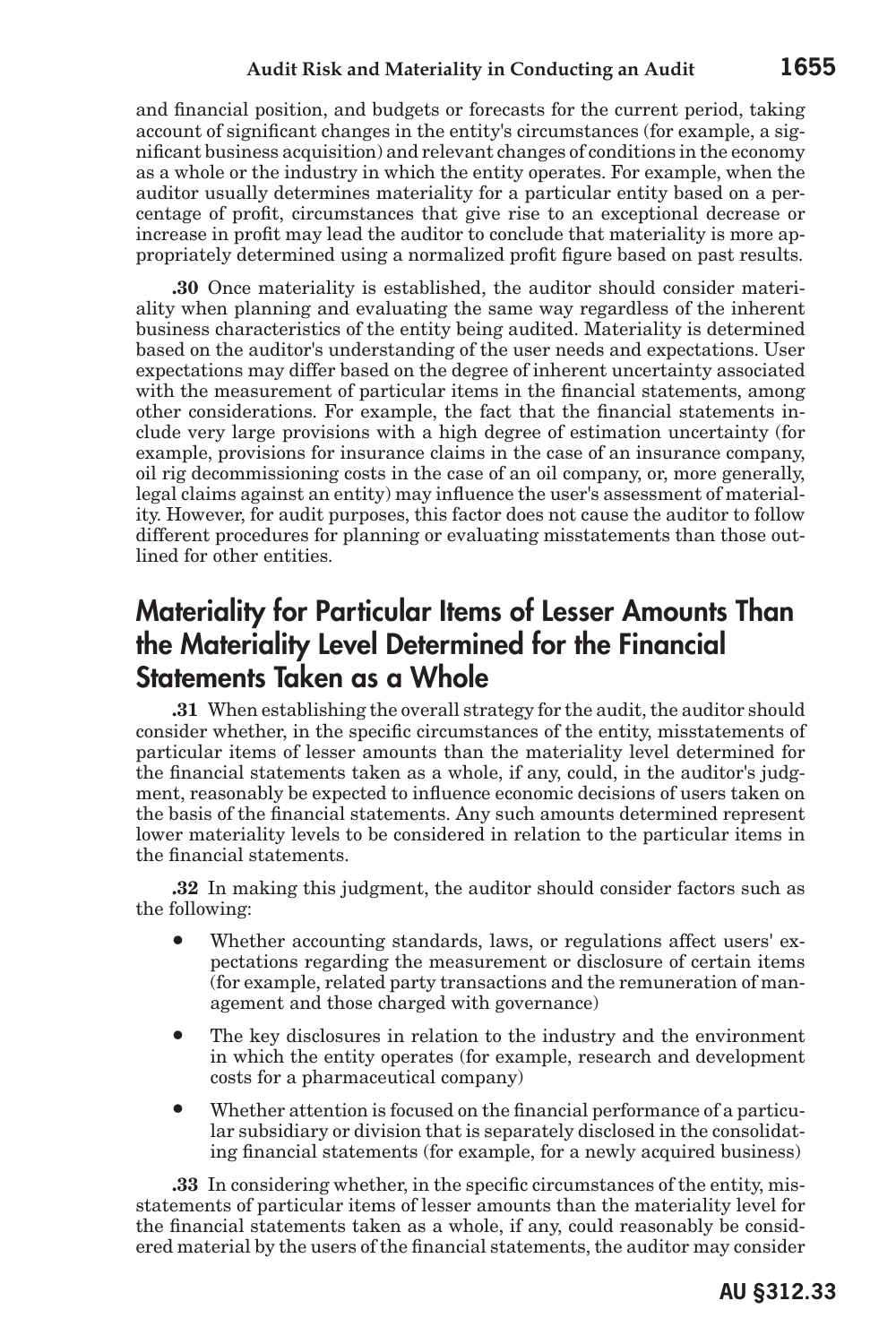whether the views and expectations of those charged with governance and man $a$ gement<sup>14</sup> might be helpful.

# Tolerable Misstatement<sup>15</sup>

**.34** *Tolerable misstatement* is the maximum error in a population (for example, the class of transactions or account balance) that the auditor is willing to accept. This term may be referred to as *tolerable error* in other standards.

**.35** When assessing the risks of material misstatements and designing and performing further audit procedures to respond to the assessed risks, the auditor should allow for the possibility that some misstatements of lesser amounts than the materiality levels determined in accordance with paragraphs .11 and .31 could, in the aggregate, result in a material misstatement of the financial statements. To do so, the auditor should determine one or more levels of tolerable misstatement. Such levels of tolerable misstatement are normally lower than the materiality levels.

**.36** The auditor must perform the audit to obtain reasonable assurance of detecting misstatements that the auditor believes could be large enough, individually or in the aggregate, to be quantitatively material to the financial statements. Although the auditor should be alert for misstatements that could be qualitatively material (see paragraphs .59 and .60), it ordinarily is not practical to design audit procedures to detect them.

## Considerations as the Audit Progresses

**.37** In some situations, the auditor may consider materiality for planning purposes before the financial statements to be audited are prepared. In those situations, the auditor's judgment about materiality might be based on the entity's annualized interim financial statements or financial statements of one or more prior annual periods, as long as recognition is given to the effects of major changes in the entity's circumstances (for example, a significant merger) and relevant changes in the economy as a whole or the industry in which the entity operates.

**.38** Because it is not feasible for the auditor to anticipate all the circumstances that may ultimately influence judgments about materiality in evaluating the audit findings at the completion of the audit, the auditor's judgment about materiality for planning purposes may differ from the judgment about materiality used in evaluating the audit findings. For example, while performing the audit, the auditor may become aware of additional quantitative or qualitative factors that were not initially considered but that could be important to users of the financial statements and that should be considered in making judgments about materiality when evaluating audit findings.

**.39** If the auditor concludes that a lower materiality level than that initially determined is appropriate, the auditor should reconsider the related levels of tolerable misstatement and appropriateness of the nature, timing, and extent of further audit procedures.

**.40** The auditor should consider whether the overall audit strategy and audit plan need to be revised if the nature of identified misstatements and the circumstances of their occurrence are indicative that other misstatements may

<sup>14</sup> Paragraph .25 of section 311, *Planning and Supervision*, provides further discussion and guidance regarding communications with those charged with governance and management.

<sup>&</sup>lt;sup>15</sup> See section 350 for further discussion and guidance on tolerable misstatement.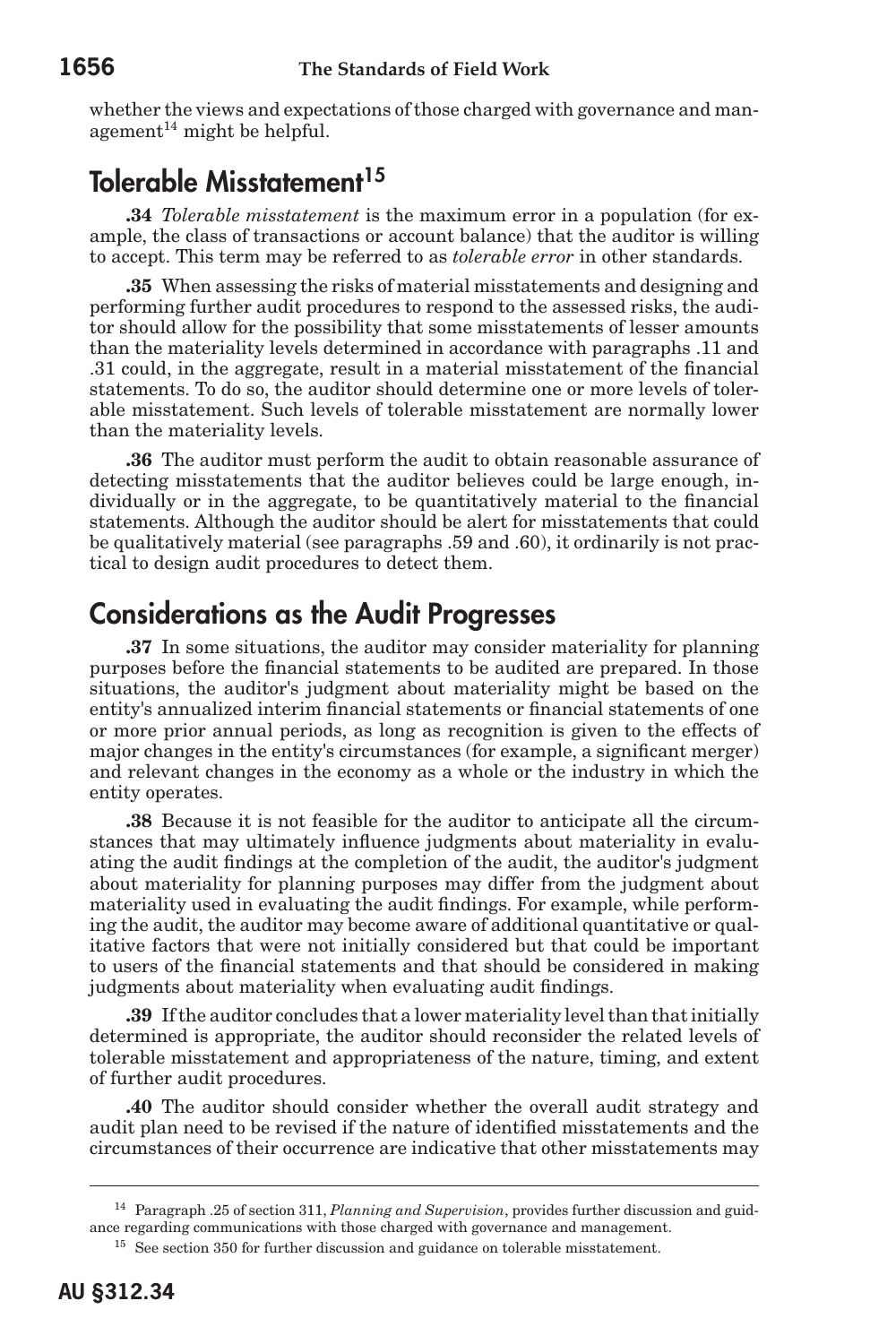exist that, when aggregated with identified misstatements, could be material. The auditor should not assume that a misstatement is an isolated occurrence.<sup>16</sup>

**.41** If the aggregate of the misstatements (known and likely) that the auditor has identified approaches the materiality level, the auditor should consider whether there is a greater than acceptably low level of risk that undetected misstatements, when taken with the aggregate identified misstatements, could exceed the materiality level and, if so, the auditor should reconsider the nature and extent of further audit procedures.

# Communication of Misstatements to Management

**.42** The auditor must accumulate all known and likely misstatements identified during the audit, other than those that the auditor believes are trivial,<sup>17</sup> and communicate them to the appropriate level of management. This communication should occur on a timely basis.

**.43** Timely communication of potential misstatements to the appropriate level of management is important for management to evaluate whether the items are misstatements, or to inform the auditor if they disagree, and to take action as necessary. The determination of which level of management is the appropriate one is based on such factors as the nature, size, and frequency of the misstatement and which level of management can take the necessary action.

**.44** When communicating details of misstatements, the auditor should distinguish between known misstatements and likely misstatements, as defined in paragraph .08.

**.45** The auditor should request management to record the adjustment needed to correct all known misstatements, including the effect of prior period misstatement (see paragraph .53), other than those that the auditor believes are trivial.

**.46** Where the auditor evaluates the amount of likely misstatement from a sample in a class of transactions, account balance, or disclosure as material, either individually or in aggregate with other misstatements, the auditor should request management to examine the class of transactions, account balance, or disclosure in order to identify and correct misstatements therein. For example, if an auditor identifies a misstatement while testing the cost prices of raw materials inventory, the auditor should extrapolate this misstatement to the raw materials account balance. If material, the auditor should then request management to examine the entire raw materials account balance to identify and correct any additional misstatements.

**.47** Where the auditor has identified a likely misstatement involving differences in estimates such as a difference in a fair value estimate, the auditor should request management to review the assumptions and methods used in developing management's estimate.

**.48** After management has (*a*) examined a class of transactions, account balance, or disclosure and corrected misstatements that are found and (*b*) challenged the assumptions and methods used in developing an estimate for which the auditor has identified a likely misstatement, the auditor should reevaluate

<sup>16</sup> See section 318, paragraph .73, for further guidance with respect to isolated misstatements.

 $17$  Matters that are "trivial" are amounts designated by the auditor below which misstatements need not be accumulated. This amount is set so that any such misstatements, either individually or when aggregated with other such misstatements, would not be material to the financial statements, after the possibility of further undetected misstatements is considered.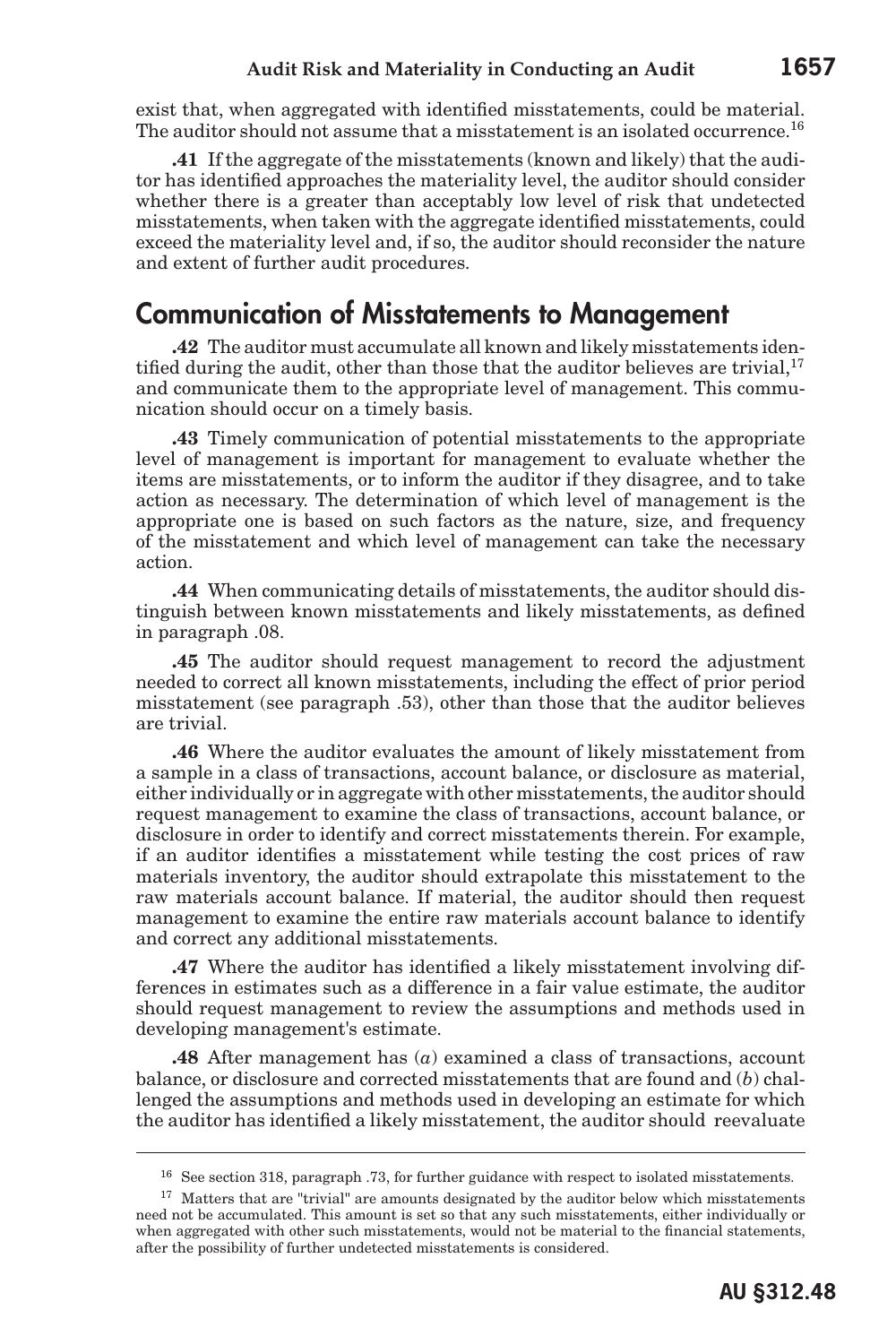the amount of likely misstatement. This includes performing additional further audit procedures, if necessary.

**.49** If management decides not to correct some or all of the known and likely misstatements communicated to it by the auditor, or identified when management examined a class of transactions, account balance, or disclosure, the auditor should obtain an understanding of management's reasons for not making the corrections and should take that into account when considering the qualitative aspects of the entity's accounting practices (see paragraph .60) and the implications for the auditor's report (see paragraph .67).

# Evaluating Audit Findinas<sup>18</sup>

**.50** In evaluating whether the financial statements are presented fairly, in all material respects, in conformity with generally accepted accounting principles, the auditor must consider the effects, both individually and in the aggregate, of misstatements (known and likely) that are not corrected by the entity. In making this evaluation, in relation to particular classes of transactions, account balances, and disclosures, the auditor should consider the size and nature of the misstatements and the particular circumstances of their occurrence, and determine the effect of such misstatements on the financial statements taken as a whole.

**.51** The consideration and aggregation of misstatements should include likely misstatements (the auditor's best estimate of the total misstatements in the account balances or classes of transactions that he or she has examined),  $19$ not just known misstatements (the amount of misstatements specifically identified).<sup>20</sup> Misstatements should be aggregated in a way that enables the auditor to consider whether, in relation to individual amounts, subtotals, or totals in the financial statements, they materially misstate the financial statements taken as a whole.

**.52** Before considering the aggregate effect of identified uncorrected misstatements, the auditor should consider each misstatement separately to evaluate:

- *a.* Its effect in relation to the relevant individual classes of transactions, account balances, or disclosures, including whether materiality levels for particular items of lesser amounts than the materiality level for the financial statements taken as a whole, determined in accordance with paragraph .31, have been exceeded.
- *b.* Whether, in considering the effect of the individual misstatement on the financial statements taken as a whole, it is appropriate to offset misstatements. For example, it may be appropriate to offset misstatements of items within the same account balance in the financial statements.
- *c.* The effect of misstatements related to prior periods. In prior periods, misstatements may not have been corrected by the entity because they

<sup>&</sup>lt;sup>18</sup> This consideration includes any misstatements that remain uncorrected from different entity locations or from audits of portions of the entity that are performed by other auditors.

<sup>19</sup> See paragraphs .68 through .77 of section 316, *Consideration of Fraud in a Financial Statement Audit*, for a further discussion of the auditor's consideration of differences between the accounting records and the underlying facts and circumstances. Those paragraphs provide specific guidance on the auditor's consideration of an audit adjustment that is, or may be, the result of fraud.

<sup>&</sup>lt;sup>20</sup> If the auditor were to examine all of the items in a balance or a class, the likely misstatement applicable to recorded transactions in the balance or class would be the amount of known misstatements specifically identified.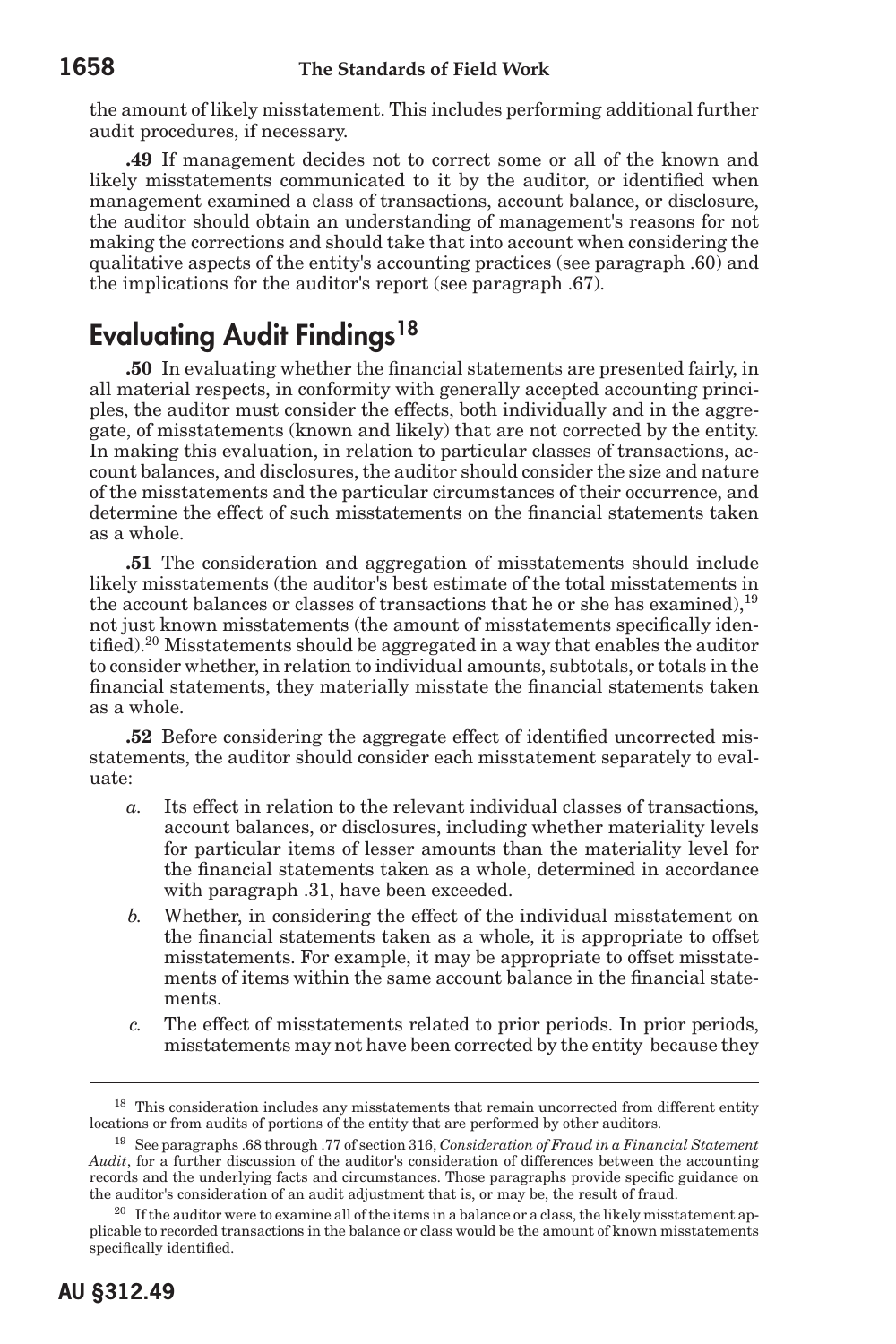#### **Audit Risk and Materiality in Conducting an Audit 1659**

did not cause the financial statements for those periods to be materially misstated. Those misstatements might also affect the current period's financial statements.<sup>21</sup>

**.53** In aggregating misstatements, the auditor should include the effect on the current period's financial statements of those prior period misstatements. When evaluating the aggregate uncorrected misstatements, the auditor should consider the effects of these uncorrected misstatements in determining whether the financial statements are free of material misstatement.

**.54** When the auditor tests relevant assertions related to an account balance or a class of transactions by a substantive analytical procedure.<sup>22</sup> the auditor might not specifically identify misstatements but would obtain only an indication of whether misstatement might exist in the balance or class and possibly its approximate magnitude. If the substantive analytical procedure indicates that a misstatement might exist, but not its approximate amount, the auditor should request management to investigate and, if necessary, should expand his or her audit procedures to enable him or her to determine whether a misstatement exists in the account balance or class of transactions.

**.55** When an auditor uses audit sampling to test a relevant assertion for an account balance or a class of transactions, he or she should project the amount of known misstatements identified in the sample to the items in the balance or class from which the sample was selected. That projected misstatement, along with the results of other substantive procedures, contributes to the auditor's assessment of likely misstatement in the balance or class.

**.56** The risk of material misstatement of the financial statements is generally greater when account balances and classes of transactions are subject to estimation rather than precise measurement because of the inherent subjectivity in estimating future events. Estimates, such as those for inventory obsolescence, uncollectible receivables, and warranty obligations, are subject not only to the unpredictability of future events, but also to misstatements that may arise from using inadequate or inappropriate data or misapplying appropriate data. Because no one accounting estimate can be considered accurate with certainty, the auditor may determine that a difference between an estimated amount best supported by the audit evidence and the estimated amount included in the financial statements may not be significant, and such difference would not be considered to be a likely misstatement. However, if the auditor believes the estimated amount included in the financial statements is unreasonable, he or she should treat the difference between that estimate and the closest reasonable estimate as a likely misstatement.

**.57** The "closest reasonable estimate" may be a range of acceptable amounts or a precisely determined point estimate, if that is a better estimate than any other amount. In some cases, the auditor may use a method that produces a range of acceptable amounts to determine the reasonableness of amounts recorded. For example, the auditor's analysis of specific problem accounts receivable and recent trends in bad-debt write-offs as a percent of sales may cause the auditor to conclude that the allowance for doubtful accounts should be between \$130,000 and \$160,000. If management's recorded estimate<sup>23</sup> falls within that range of acceptable amounts, the auditor may conclude

 $21$  The measurement of the effect, if any, on the current period's financial statements of misstatements uncorrected in prior periods involves accounting considerations and is therefore not addressed.

<sup>22</sup> Section 329, *Analytical Procedures*, provides guidance on the use of analytical procedures.

<sup>23</sup> Section 328, *Auditing Fair Value Measurements and Disclosures*, and section 342, *Auditing Accounting Estimates*, provide guidance with respect to the auditor's procedures to obtain an understanding of management's estimation process.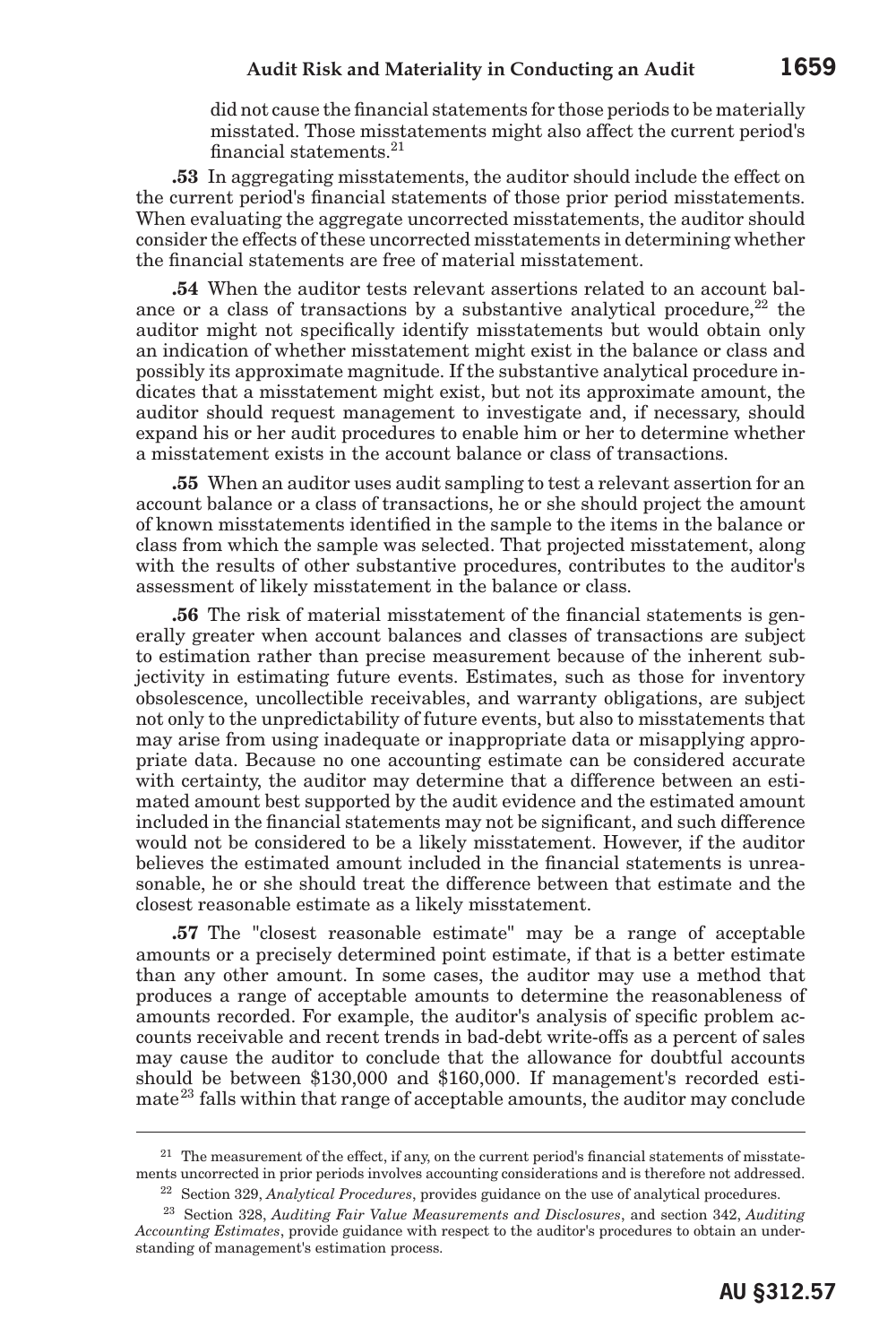that the recorded amount is reasonable and no difference would be aggregated. If management's recorded estimate falls outside the auditor's range of acceptable amounts, the difference between the recorded amount and the amount at the closest end of the auditor's range would be aggregated as a likely misstatement.<sup>24</sup>

**.58** The auditor should also consider whether the difference between estimates best supported by the audit evidence and the estimates included in the financial statements, which are individually reasonable, indicate a possible bias on the part of the entity's management. For example, if each accounting estimate included in the financial statements was individually reasonable, but the effect of the difference between each estimate and the estimate best supported by the audit evidence was to increase income, the auditor should reconsider the estimates taken as a whole.<sup>25</sup> In these circumstances, the auditor should reconsider whether other recorded estimates reflect a similar bias and should perform additional audit procedures that address those estimates. In addition, the possibility might exist that management's recorded estimates were clustered at one end of the range of acceptable amounts in the preceding year and clustered at the other end of the range of acceptable amounts in the current year, thus indicating the possibility that management is using swings in accounting estimates to offset higher- or lower-than-expected earnings. If the auditor believes that such circumstances exist, he or she should consider whether these matters should be communicated to those charged with governance, as described in paragraphs .34*a*, .37, and .38 of section 380, *The Auditor's Communication With Those Charged With Governance*.

**.59** As discussed in paragraph .04, there are quantitative and qualitative materiality considerations. As a result of the interaction of quantitative and qualitative considerations in materiality judgments, misstatements of relatively small amounts that come to the auditor's attention could have a material effect on the financial statements. For example, an illegal payment of an otherwise immaterial amount could be material if there is a reasonable possibility that it could lead to a material contingent liability or a material loss of revenue.26

**.60** Qualitative considerations also influence the auditor in reaching a conclusion about whether misstatements are material. Qualitative factors that the auditor may consider relevant to his or her consideration of whether misstatements are material include the following:

- *a.* The potential effect of the misstatement on trends, especially trends in profitability.
- *b.* A misstatement that changes a loss into income or vice versa.
- *c.* The potential effect of the misstatement on the entity's compliance with loan covenants, other contractual agreements, and regulatory provisions.
- *d.* The existence of statutory or regulatory reporting requirements that affect materiality thresholds.

<sup>24</sup> See Financial Accounting Standards Board *Accounting Standards Codification* 450, *Contingencies*. [Footnote revised, June 2009, to reflect conforming changes necessary due to the issuance of FASB ASC.]

<sup>&</sup>lt;sup>25</sup> Section 316, paragraph .64, also provides guidance to the auditor in performing a retrospective review of significant accounting estimates reflected in the financial statements of the prior year to determine whether management judgments and assumptions relating to the estimates indicate a possible bias on the part of management.

<sup>26</sup> See section 317.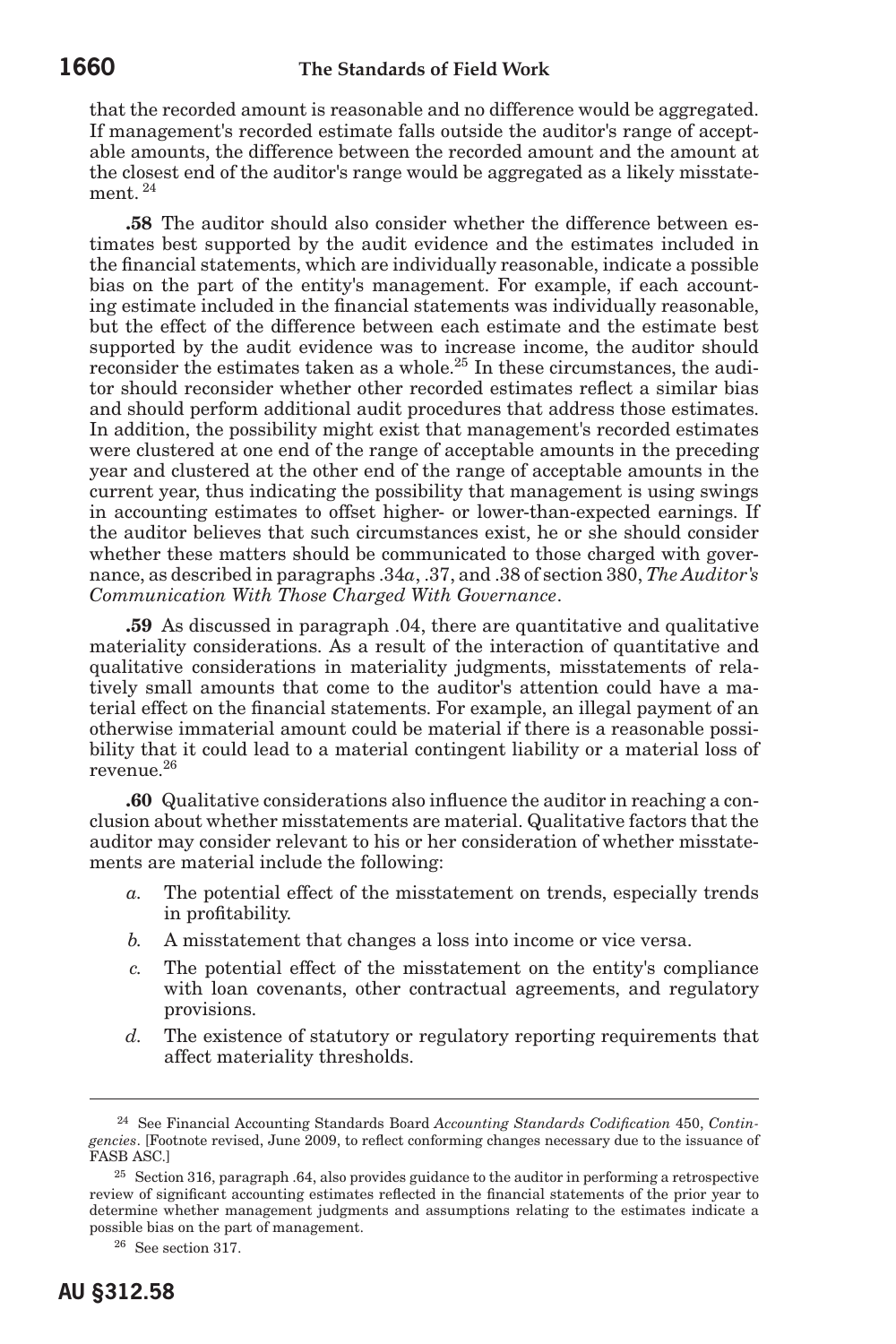- *e.* The misstatement masks a change in earnings or other trends, especially in the context of general economic and industry conditions.
- *f.* A misstatement that has the effect of increasing management's compensation, for example, by satisfying the requirements for the award of bonuses or other forms of incentive compensation.
- *g.* The sensitivity of the circumstances surrounding the misstatement, for example, the implications of misstatements involving fraud and possible illegal acts, violations of contractual provisions, and conflicts of interest.
- *h.* The significance of the financial statement element affected by the misstatement, for example, a misstatement affecting recurring earnings as contrasted to one involving a nonrecurring charge or credit, such as an extraordinary item.
- *i.* The effects of misclassifications, for example, misclassification between operating and nonoperating income or recurring and nonrecurring income items or a misclassification between fundraising costs and program activity costs in a not-for-profit organization.
- *j.* The significance of the misstatement relative to reasonable user needs, for example:
	- Earnings to investors and the equity amounts to creditors.
	- The magnifying effects of a misstatement on the calculation of purchase price in a transfer of interests (buy-sell agreement).
	- The effect of misstatements of earnings when contrasted with expectations.

Obtaining the views and expectations of those charged with governance and management may be helpful in gaining or corroborating an understanding of user needs, such as those illustrated above.

- *k.* The definitive character of the misstatement, for example, the precision of an error that is objectively determinable as contrasted with a misstatement that unavoidably involves a degree of subjectivity through estimation, allocation, or uncertainty.
- *l.* The motivation of management with respect to the misstatement, for example, (i) an indication of a possible pattern of bias by management when developing and accumulating accounting estimates, (ii) a misstatement precipitated by management's continued unwillingness to correct weaknesses in the financial reporting process, or (iii) intentional decision not to follow generally accepted accounting principles.
- *m.* The existence of offsetting effects of individually significant but different misstatements.
- *n.* The likelihood that a misstatement that is currently immaterial may have a material effect in future periods because of a cumulative effect, for example, that builds over several periods.
- *o.* The cost of making the correction. It may not be cost-beneficial for the client to develop a system to calculate a basis to record the effect of an immaterial misstatement. On the other hand, if management appears to have developed a system to calculate an amount that represents an immaterial misstatement, it may reflect a motivation of management as noted in item *l* above.
- *p.* The risk that possible additional undetected misstatements would affect the auditor's evaluation.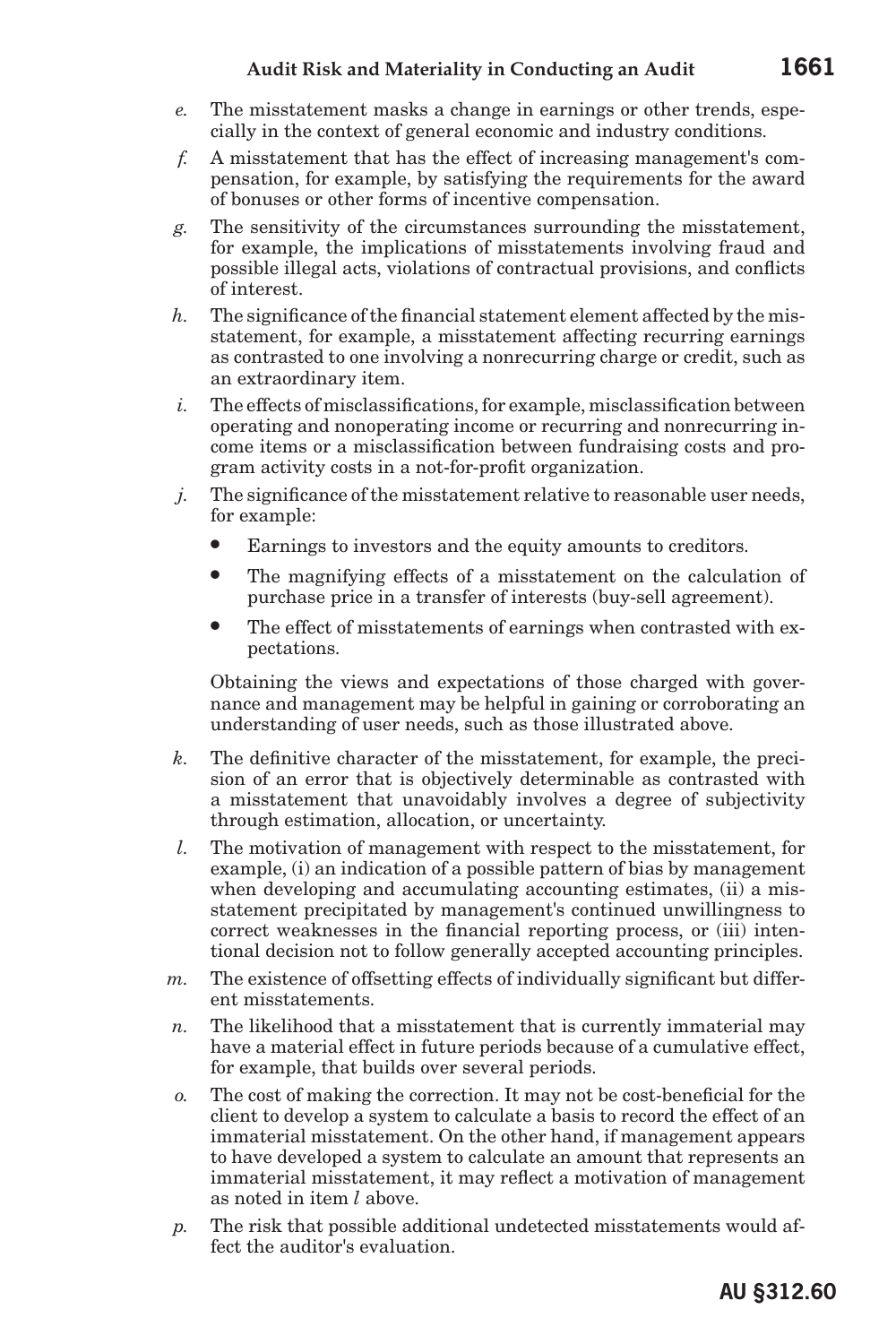These circumstances are only examples; not all are likely to be present in all audits, nor is the list necessarily complete. The existence of any circumstances such as these does not necessarily lead to a conclusion that the misstatement is material.

**.61** If the auditor believes that a misstatement is, or may be, the result of fraud, the auditor should consider the implications of the misstatement in relation to other aspects of the audit as described in section 316, even if the effect of the misstatement is not material to the financial statements.

## Evaluating Whether the Financial Statements Taken as a Whole Are Free of Material Misstatement

**.62** The auditor must evaluate whether the financial statements taken as a whole are free of material misstatement. In making this evaluation, the auditor should consider both the evaluation of the uncorrected (known and likely) misstatements required in paragraphs .50 through .53 and the qualitative considerations in paragraphs .60.

**.63** When concluding as to whether the effect of misstatements, individually or in the aggregate, is material, an auditor should consider the nature and amount of the misstatements in relation to the nature and amount of items in the financial statements under audit. For example, an amount that is material to the financial statements of one entity may not be material to the financial statements of another entity of a different size or nature. Also, what is material to the financial statements of a particular entity might change from one period to another.

**.64** If the auditor believes that the financial statements taken as a whole are materially misstated, the auditor should request management to make the necessary corrections. If management refuses to make the corrections, the auditor must determine the implications for the auditor's report (see paragraph .67).

**.65** If the auditor concludes that the effects of uncorrected misstatements, individually or in the aggregate, do not cause the financial statements to be materially misstated, they could still be materially misstated because of further misstatements remaining undetected. As the aggregate misstatements approach materiality, the risk that the financial statements may be materially misstated also increases; consequently, the auditor should also consider the effect of undetected misstatements in concluding whether the financial statements are fairly stated.

**.66** The auditor can reduce audit risk by modifying the nature, timing, and extent of planned audit procedures in performing the audit. If the auditor believes that such risk is unacceptably high, the auditor should perform additional audit procedures or satisfy himself or herself that the entity has adjusted the financial statements to reduce audit risk to an appropriate low level.<sup>27</sup>

#### Evaluating the Overall Effect of Audit Findings on the Auditor's Report

**.67** If the auditor concludes that, or is unable to conclude whether, the financial statements are materially misstated, the auditor must determine the

 $27$  See section 318, paragraphs .70 through .76, with respect to the auditor's evaluation of the sufficiency and appropriateness of audit evidence obtained.